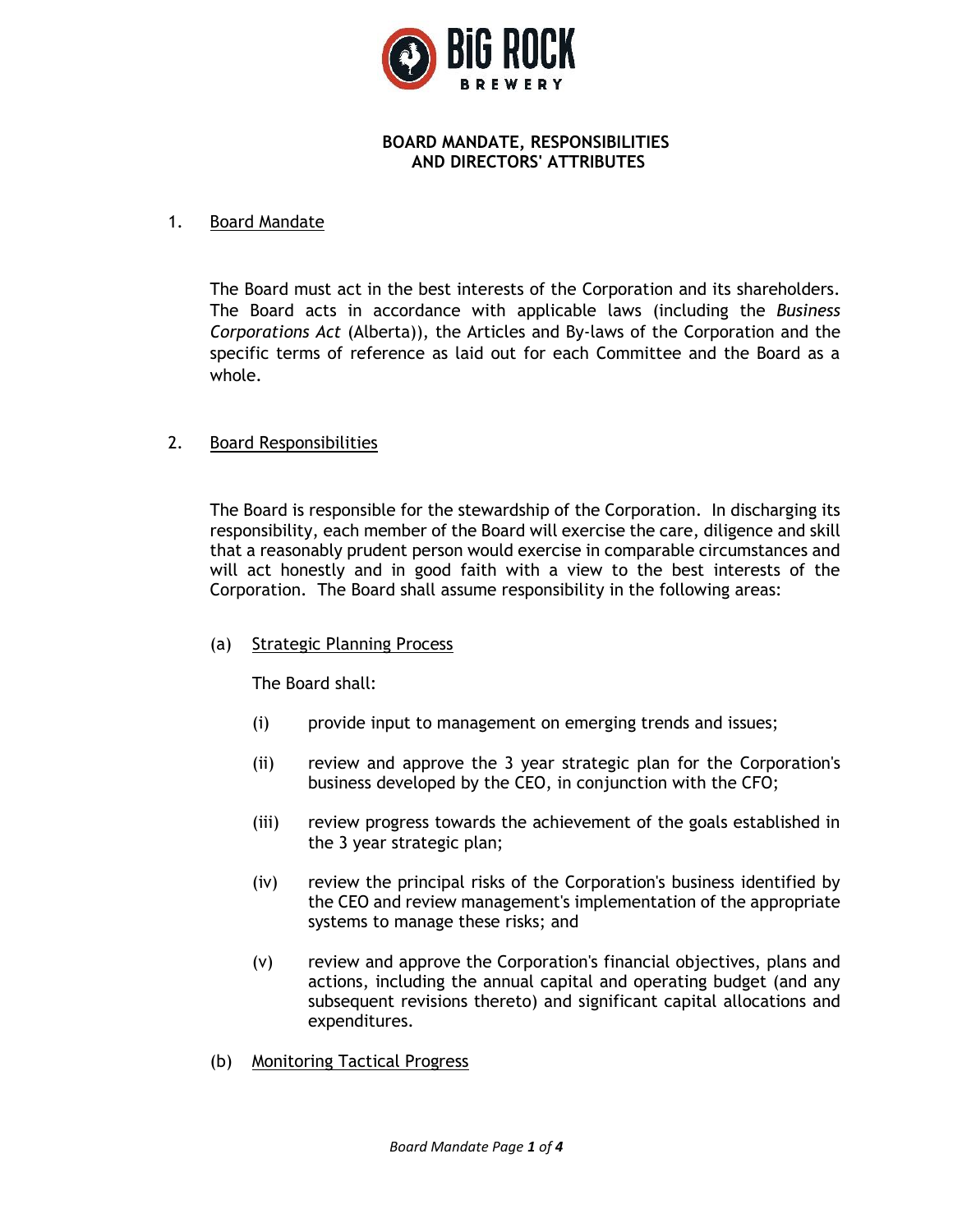

Monitor corporate performance against the strategic plan of the Corporation, including assessing operating results to evaluate whether the business is being properly managed and revising and altering its direction through management in light of changing circumstances.

(c) Risk Assessment

Review the principal risks of the Corporation's business identified by the CEO and ensure that appropriate systems are in place to manage these risks.

(d) Senior Level Staffing

Appoint, evaluate and if necessary, replace the CEO and other senior officers.

(e) Approval and Signing Authority

Ensure that the Corporation has an up-to-date list of corporate signing authorities and a document that outlines the approval limits and signatures required for the various levels of expenses.

- (f) Integrity
	- (i) Ensure the integrity of the Corporation's internal control and management information systems; and
	- (ii) Ensure ethical behaviour and compliance with laws and regulations, audit and accounting principles, and the Corporation's own governing documents.
- (g) Material Transactions

Review and approve material transactions not in the ordinary course of business.

(h) Monitoring Board Effectiveness

Assess Board effectiveness in fulfilling the above and other Board responsibilities, including assessing the effectiveness of individual directors.

(i) Board Committees

The Board shall:

- (i) appoint appropriate committees to undertake tasks assigned by the Board; and
- (ii) standing committees of the Board shall include:
	- **Governance Committee;**
	- Audit Committee; and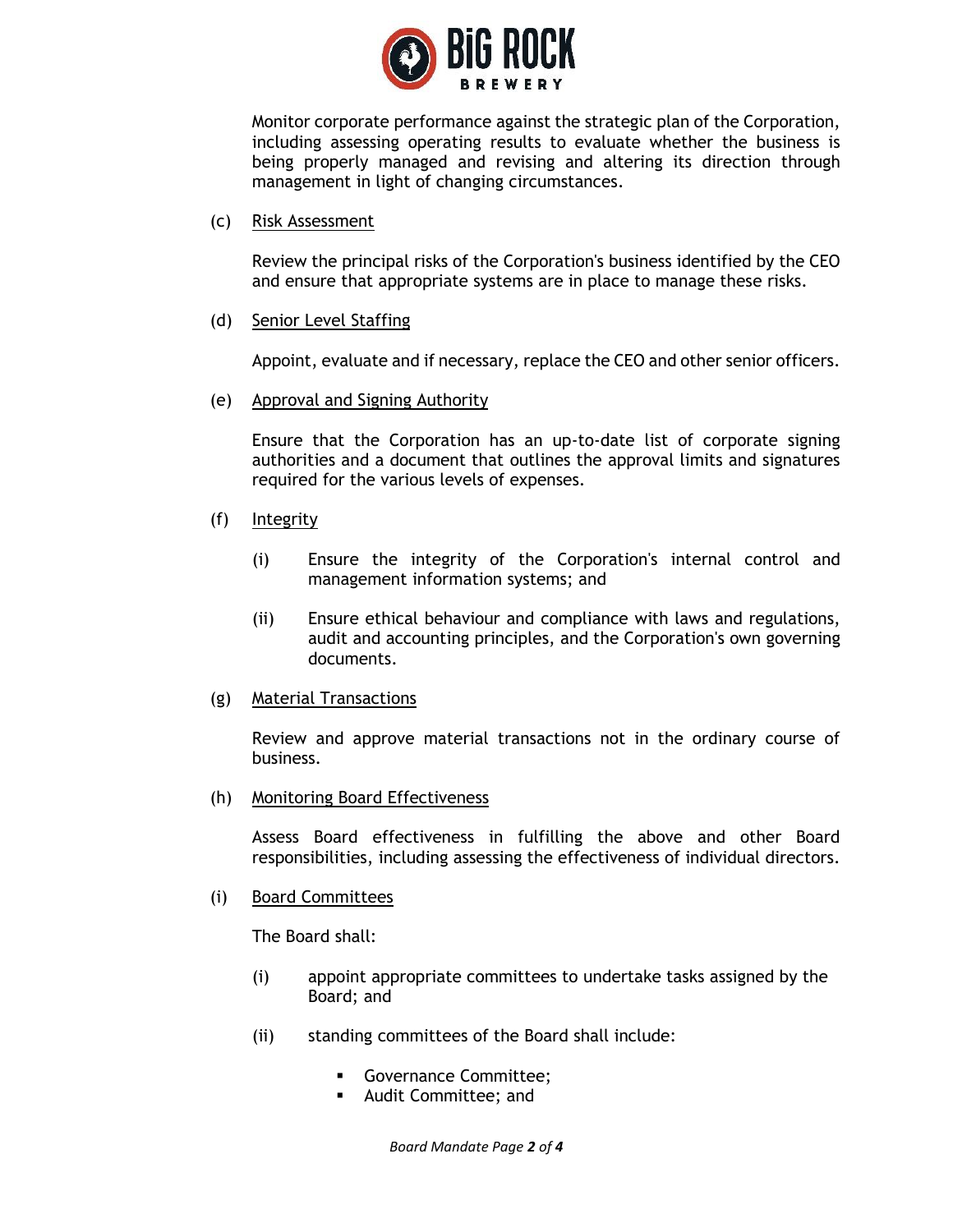

**•** Compensation Committee.

# (j) Other

Perform such other functions as prescribed by law or assigned to the Board in the Corporation's governing documents.

#### 3. Directors' Attributes

To execute these Board responsibilities, directors must possess certain characteristics as follows:

(a) Objectivity

Directors must approach all decisions with respect to the Corporation in an objective and independent manner.

(b) Integrity and Accountability

Directors must demonstrate high ethical stands and integrity in their personal and professional dealings, and be willing to act on – and remain accountable for – their boardroom decisions.

(c) Informed Judgement

The ability to provide wise, thoughtful counsel on a broad range of issues ranks high among the qualities required in directors. They must develop a knowledge of the Corporation's business, in order to understand and question the assumptions upon which the strategic and business plans are based, and to form an unbiased judgement as to the probability that such plans can be achieved.

(d) Financial Literacy

One of the most important roles of the Board is to monitor financial performance. To do this, directors must have a level of financial literacy – including, how to read financial statements and understanding the use of financial ratios and other indices for evaluating the Corporation's performance.

- (e) Mature Confidence
	- (i) Teamwork

Must value Board and team performance over individual performance, possess respect for others, and be able to facilitate superior Board performance.

(ii) Communication